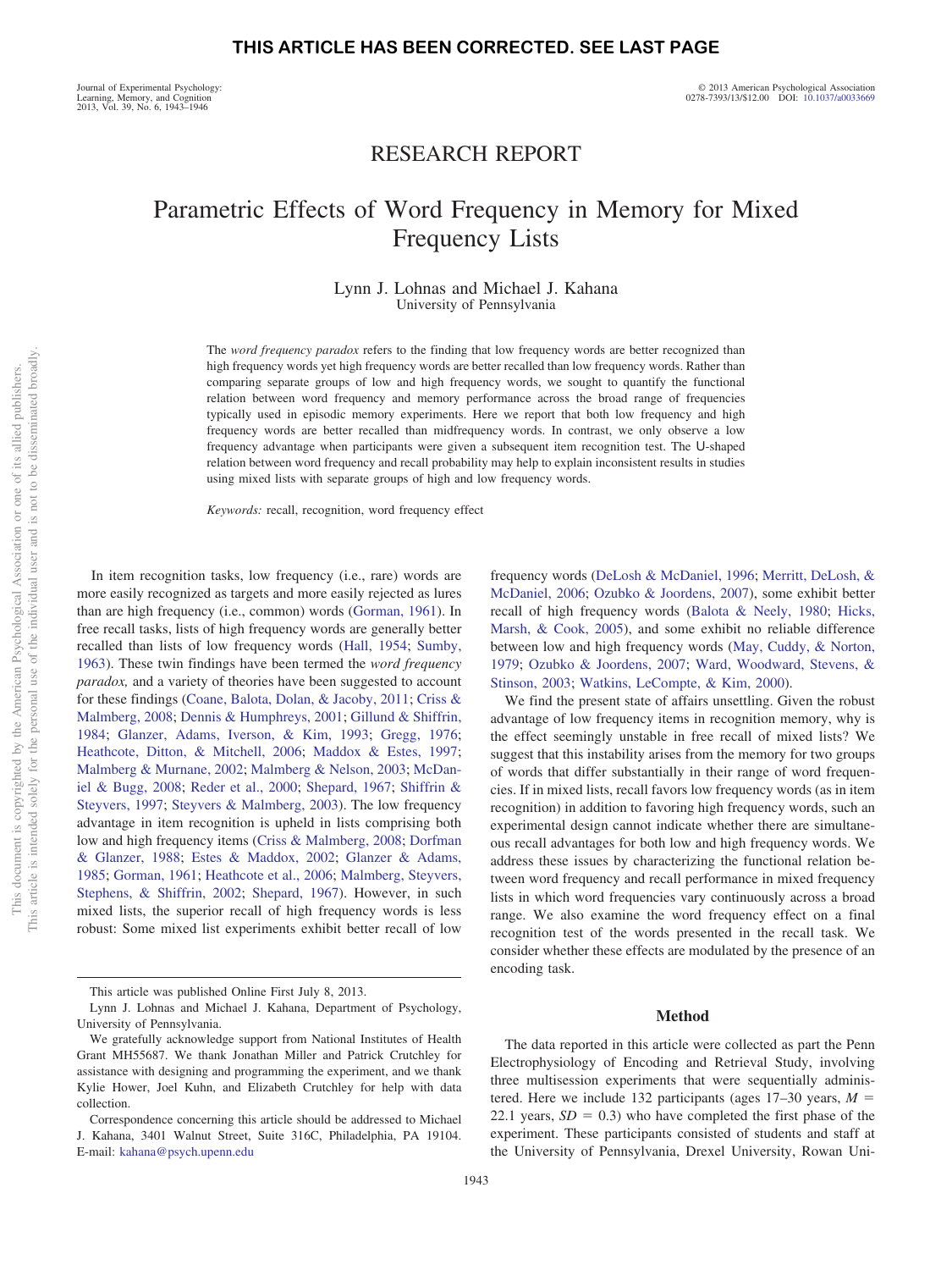versity, Temple University, University of the Arts, and the University of the Sciences.

Each of seven sessions consisted of 16 lists of 16 words presented one at a time on a computer screen. Each study list was followed by an immediate free recall test and each session ended with a recognition test. Half of the sessions were randomly chosen to include a final free recall test that took place before the recognition test.

Each word was drawn from a pool of 1,638 words (available at [http://memory.psych.upenn.edu/\)](http://memory.psych.upenn.edu/). Each item was on the screen for 3,000 ms, followed by a jittered 800- to 1,200-ms interstimulus interval. Words were either presented concurrently with a task cue, indicating that a participant should make one of two encoding judgments for that word and indicate their response via keypress, or presented with no encoding task. The two encoding tasks were a size judgment ("Will this item fit into a shoebox?") and an animacy judgment ("Does this word refer to something living or not living?"), and the current task was indicated by the color and typeface of the presented item. Using the results of a prior norming study, we included only words that were clear in meaning and that could be reliably judged in the size and animacy encoding tasks in the pool. There were three types of lists: no-task lists (participants did not have to perform judgments with the presented items), single-task lists (all items were presented with the same task), and task-shift lists (both types of judgments were used in a list, although each item was presented with only one judgment type). Here we only distinguish task lists from no-task lists, as our primary focus is the influence of a semantic encoding task on memory performance.

After the last item in the list, there was a 1,200- to 1,400-ms jittered delay, after which a tone sounded, a row of asterisks appeared, and the participant was given 75 s to attempt to recall any of the just-presented items. If a session was randomly selected for final free recall, following the immediate free recall test from the last list, participants were shown an instruction screen for final free recall, telling them to recall all the items from the preceding lists. After a 5-s delay, a tone sounded and a row of asterisks appeared. Participants had 5 min to recall any item from the preceding lists.

A recognition test was administered after either final free recall or the last list's immediate recall test. In this final recognition test, lures were selected from the remaining 1,638 items not presented during the free recall phase, and target/lure ratio varied with session, where targets made up 80%, 75%, 62.5%, or 50% of the total items. In total, 320 words were presented one at a time on the computer screen. When a word was presented on the screen, participants were instructed to indicate whether the test word had been presented previously. Participants were told to respond verbally "pess" for old items and "po" for new items and to confirm their response by pressing the space bar. These responses ("pess" and "po") were chosen so that both response types would initiate with the same stop consonant (or plosive), thus assisting in automated detection of word onset times. Following the old–new judgment, participants made a confidence rating on a scale of 1 to 5, with 5 being the most confident. Recognition was self-paced, although participants were encouraged to respond as quickly as possible without sacrificing accuracy. Participants were given feedback on accuracy and reaction time.

Because we report a post hoc analysis of previously collected data, our original choice of words was not specifically designed to address questions of word frequency. Of the 1,638 words used in our study, we included in our analyses the 984 words for which we

could obtain imageability and concreteness measures in the MRC database [\(Wilson, 1988\)](#page-3-30). For each of these words, we obtained an estimate of the frequency of usage in the English language using the CELEX2 database [\(Baayen, Piepenrbrock, & Gulikers, 1995\)](#page-3-31), which defines frequency as counts per million in the Birmingham corpus [\(Sinclair, 1987\)](#page-3-32). The word pool was then partitioned into 10 approximately equally sized bins ranging from low to high frequency counts (see [Table 1\)](#page-1-0). Because some words shared the same frequency value, the bins could not be exactly the same size, but each bin contained between 9.3% and 10.6% of possible frequency values. Across word frequency bins, one-way analyses of variance (ANOVAs) for concreteness, imageability, and word length revealed that the words did not vary in any of these dimensions across frequency bins (all  $p > .05$ ).

### **Results**

[Figure 1](#page-2-0) shows a U-shaped relation between word frequency and recall irrespective of whether items were presented with an encoding task. In a  $10 \times 2$  repeated-measures ANOVA with recall probability as the dependent variable and frequency bin and the presence of an encoding task as factors, we found both main effects to be significant: For frequency bin,  $F(9, 2489) = 15.2$ ,  $p$  < .001; for task presence,  $F(1, 2489) = 129$ ,  $p$  < .001. There was also a significant interaction between frequency and task, *F*(9,  $2489$  = 3.08,  $p < .005$ . To ensure that the effect of word frequency was significant in both task types, we performed repeated-measures ANOVAs separately for each of the encoding task types. For both of these ANOVAs, the main effect of frequency bin is still significant: For no task,  $F(9, 1179) = 3.75$ ,  $p <$ .001; for task,  $F(9, 1179) = 24.8$ ,  $p < .001$ .

To assess the recall advantage for low frequency and high frequency words, we defined low frequency words as those in the lowest bin and high frequency words as those in the highest bin; midfrequency words comprised the remaining eight frequency bins. Recall of low frequency words and high frequency were significantly higher than recall of midfrequency words: For low versus medium, no task,  $t(131) = 2.16$ ,  $p < .05$ ; for low versus medium, task,  $t(131) = 3.52$ ,  $p < .001$ ; for high versus medium, no task,  $t(131) = 3.03$ ,  $p < .005$ ; for high versus medium, task,  $t(131) = 12.3, p < .001$ .

<span id="page-1-0"></span>Table 1 *Frequency Information for Each Word Bin*

| Bin | Range        | M     |
|-----|--------------|-------|
|     | $2 - 36$     | 21    |
| 2   | $37 - 68$    | 51    |
| 3   | $69 - 115$   | 90    |
| 4   | $116 - 163$  | 141   |
| 5   | $165 - 235$  | 196   |
| 6   | $237 - 344$  | 285   |
| 7   | 345-495      | 415   |
| 8   | 496-816      | 632   |
| 9   | 829-1,575    | 1,163 |
| 10  | 1,589-26,215 | 4,332 |

*Note.* The frequency for each word bin is quantified as counts per million in the Birmingham Corpus [\(Sinclair, 1987\)](#page-3-32), as provided in the CELEX2 database [\(Baayen, Piepenrbrock, & Gulikers, 1995\)](#page-3-31).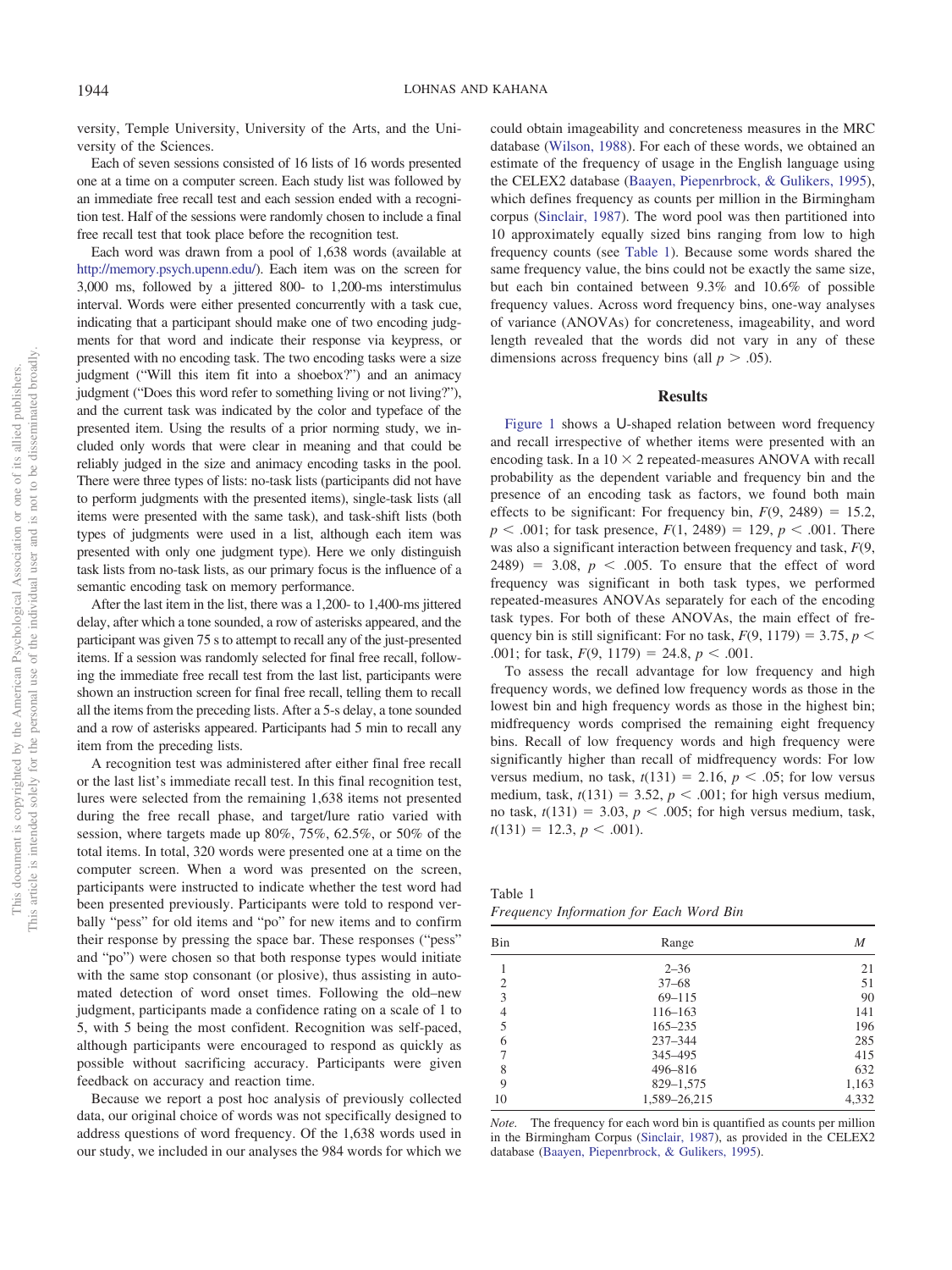

<span id="page-2-0"></span>*Figure 1.* Word frequency effect in free recall. Participants recalled higher proportions of both low frequency and high frequency words than words of intermediate frequency, irrespective of whether the item was presented without an encoding task (filled squares) or with an encoding task (filled circles). The 984 included in this analysis were partitioned into deciles on the basis of their word frequency counts in the CELEX2 database. Each point corresponds to the mean recall probability for a decile of word frequencies. Error bars represent 95% [Loftus and Masson \(1994\)](#page-3-33) confidence intervals.

[Figure 2](#page-2-1) shows that on a subsequent item recognition task, a monotonic effect of word frequency is observed for targets and lures [\(Criss & Malmberg, 2008;](#page-3-4) [Estes & Maddox, 2002\)](#page-3-19). In a two-factor repeated-measures ANOVA with hit rate as the dependent variable, all effects were significant: For frequency bin, *F*(9, 2489) = 34.6,  $p < .001$ ; for task presence,  $F(1, 2489) = 15.4$ ,  $p <$ .001; for interaction,  $F(9, 2489) = 2.04$ ,  $p < .05$ . As with recall probability, one-way repeated measures separately based on the presence of an encoding task still yielded a significant effect of frequency bin: For no task,  $F(9, 1179) = 17.4$ ,  $p < .001$ ; for task,  $F(9, 1179) = 22.9, p < .001$ . In addition, a one-way repeatedmeasures ANOVA with false alarm rate as the dependent variable and frequency bin as the factor (as lures did not have associated encoding tasks) revealed a significant main effect,  $F(9, 1179) =$ 47.7,  $p < .001$ .

Participants exhibit lower false alarm rates for low frequency than midfrequency words,  $t(131) = 14.2$ ,  $p < .00001$ , and for midfrequency than high frequency words,  $t(131) = 4.58$ ,  $p < .001$ . The hit rates for targets are higher for low versus midfrequency targets: For no task,  $t(131) = 7.66$ ,  $p < .001$ ; for task,  $t(131) =$ 5.60,  $p < .001$ . This also held for midfrequency versus high frequency targets: For no task,  $t(131) = 6.33$ ,  $p < .001$ ; for task,  $t(131) = 7.42, p < .001.$ 

### **Discussion**

By examining a wide range of frequencies in mixed lists, we found significant benefits of both low and high frequency words in recall. Our analysis of word-frequency effects demonstrates a U-shaped pattern in free recall, favoring recall of both low and high frequency words over midfrequency words. We find the expected low frequency word advantage in item recognition for hit rates and false alarm rates. Each of these effects was present both for freely encoded items and for items encoded while participants made a size or animacy judgment.

The nonmonotonic word frequency effect shown in [Figure 1](#page-2-0) may help to explain the inconsistent results obtained in previous studies that limited comparisons to distinct categories of low and high frequency words. In our data set, a comparison of recall performance for the lowest and highest word frequency bins would suggest an advantage for high frequency words. One could imagine that different definitions of low frequency and high frequency could lead to comparisons of different bins of items in [Figure 1,](#page-2-0) which could lead to a low frequency advantage, high frequency advantage, or no difference in performance as a function of word frequency.

Although one might find it tempting to comment on the inconsistent findings in prior research of free recall and word frequency, we hesitate to reinterpret previous findings derived from studies that relied on comparisons between groups of low and high frequency words. Furthermore, our parametric U-shaped relation frequency and recall does not speak directly to previous work showing that intentionality of encoding [\(Watkins et al., 2000\)](#page-3-29) and the temporal ordering



<span id="page-2-1"></span>*Figure 2.* Word frequency effect in a postrecall item recognition test. Participants were more likely to incorrectly accept lures with increasing word frequency (open symbols) and less likely to correctly recognize targets with increasing word frequency (filled symbols), irrespective of whether the items were presented with an associated encoding task (circles) or no task (squares). The 984 included in this analysis were partitioned into deciles on the basis of their word frequency counts in the CELEX2 database. Each point corresponds to the mean recognition response for one word frequency decile. Error bars represent 95% [Loftus and Masson \(1994\)](#page-3-33) confidence intervals.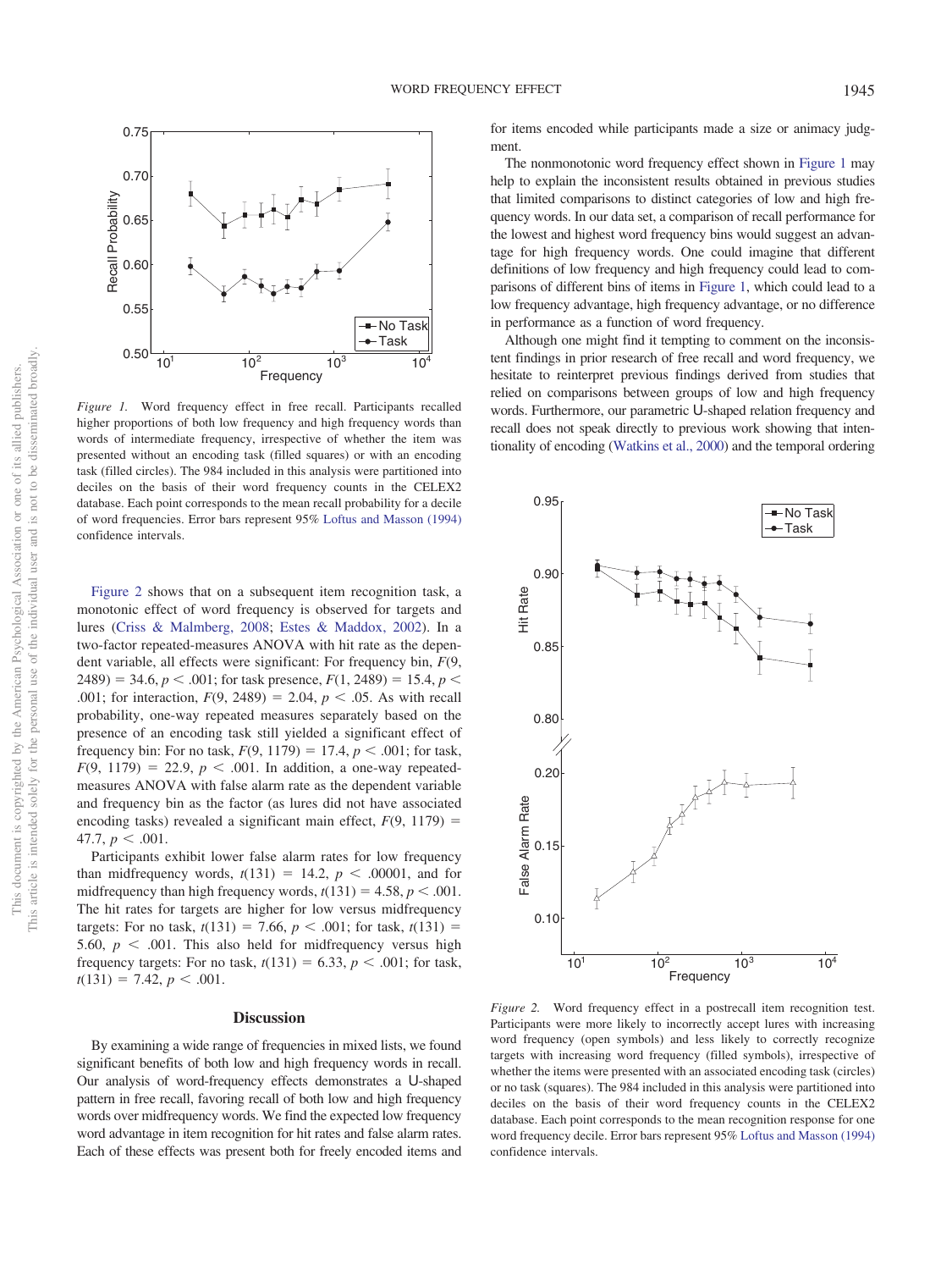of low and high frequency words [\(Ozubko & Joordens, 2007\)](#page-3-24) may interact with the degree to which high and low frequency items are favored in recall. Nonetheless, the present findings of a nonmonotonic word frequency effect illustrate the importance of considering frequency a continuous rather than a dichotomous variable in evaluating theoretical accounts of how frequency interacts with performance in recall and recognition tasks.

### **References**

- <span id="page-3-31"></span>Baayen, R. H., Piepenrbrock, R., & Gulikers, L. (1995). *The CELEX lexical database.* [CD-ROM]. Philadelphia, PA: Linguistic Data Consortium.
- <span id="page-3-25"></span>Balota, D. A., & Neely, J. H. (1980). Test-expectancy and word-frequency effects in recall and recognition. *Journal of Experimental Psychology: Human Learning and Memory, 6,* 576–587. [doi:10.1037/0278-7393.6.5.576](http://dx.doi.org/10.1037/0278-7393.6.5.576)
- <span id="page-3-3"></span>Coane, J. H., Balota, D. A., Dolan, P. O., & Jacoby, L. L. (2011). Not all sources of familiarity are created equal: The case of word frequency and repetition in episodic recognition. *Memory & Cognition, 39,* 791– 805. [doi:10.3758/s13421-010-0069-5](http://dx.doi.org/10.3758/s13421-010-0069-5)
- <span id="page-3-4"></span>Criss, A. H., & Malmberg, K. J. (2008). Evidence in favor of the earlyphase elevated-attention hypothesis: The effects of letter frequency and object frequency. *Journal of Memory and Language, 59,* 331–345. [doi:10.1016/j.jml.2008.05.002](http://dx.doi.org/10.1016/j.jml.2008.05.002)
- <span id="page-3-22"></span>DeLosh, E. L., & McDaniel, M. A. (1996). The role of order information in free recall: Application to the word-frequency effect. *Journal of Experimental Psychology: Learning, Memory, and Cognition, 22,* 1136 – 1146. [doi:10.1037/0278-7393.22.5.1136](http://dx.doi.org/10.1037/0278-7393.22.5.1136)
- <span id="page-3-5"></span>Dennis, S., & Humphreys, M. S. (2001). A context noise model of episodic word recognition. *Psychological Review, 108, 452-478.* [doi:10.1037/](http://dx.doi.org/10.1037/0033-295X.108.2.452) [0033-295X.108.2.452](http://dx.doi.org/10.1037/0033-295X.108.2.452)
- <span id="page-3-18"></span>Dorfman, D., & Glanzer, M. (1988). List composition effects in lexical decision and recognition memory. *Journal of Memory and Language, 27,* 633– 648. [doi:10.1016/0749-596X\(88\)90012-5](http://dx.doi.org/10.1016/0749-596X%2888%2990012-5)
- <span id="page-3-19"></span>Estes, W. K., & Maddox, W. T. (2002). On the processes underlying stimulus-familiarity effects in recognition of words and nonwords. *Journal of Experimental Psychology: Learning, Memory, and Cognition, 28,* 1003–1018. [doi:10.1037/0278-7393.28.6.1003](http://dx.doi.org/10.1037/0278-7393.28.6.1003)
- <span id="page-3-6"></span>Gillund, G., & Shiffrin, R. M. (1984). A retrieval model for both recognition and recall. *Psychological Review, 91,* 1–67. [doi:10.1037/0033-295X.91.1.1](http://dx.doi.org/10.1037/0033-295X.91.1.1)
- <span id="page-3-20"></span>Glanzer, M., & Adams, J. K. (1985). The mirror effect in recognition memory. *Memory & Cognition, 13,* 8 –20. [doi:10.3758/BF03198438](http://dx.doi.org/10.3758/BF03198438)
- <span id="page-3-7"></span>Glanzer, M., Adams, J. K., Iverson, G., & Kim, K. (1993). The regularities of recognition memory. *Psychological Review, 100,* 546 –567. [doi:](http://dx.doi.org/10.1037/0033-295X.100.3.546) [10.1037/0033-295X.100.3.546](http://dx.doi.org/10.1037/0033-295X.100.3.546)
- <span id="page-3-0"></span>Gorman, A. M. (1961). Recognition memory for nouns as a function of abstractedness and frequency. *Journal of Experimental Psychology, 61,* 23–39.
- <span id="page-3-8"></span>Gregg, V. (1976). Word frequency, recognition and recall. In J. Brown (Ed.), *Recall and recognition*. Oxford, England: Wiley.
- <span id="page-3-1"></span>Hall, J. (1954). Learning as a function of word-frequency. *American Journal of Psychology, 67,* 138 –140. [doi:10.2307/1418080](http://dx.doi.org/10.2307/1418080)
- <span id="page-3-9"></span>Heathcote, A., Ditton, E., & Mitchell, K. (2006). Word frequency and word likeness mirror effects in episodic recognition memory. *Memory & Cognition, 34,* 826 – 838. [doi:10.3758/BF03193430](http://dx.doi.org/10.3758/BF03193430)
- <span id="page-3-26"></span>Hicks, J. L., Marsh, R. L., & Cook, G. I. (2005). An observation on the role of context variability in free recall. *Journal of Experimental Psychology: Learning, Memory, and Cognition, 31,* 1160 –1164. [doi:10.1037/0278-](http://dx.doi.org/10.1037/0278-7393.31.5.1160) [7393.31.5.1160](http://dx.doi.org/10.1037/0278-7393.31.5.1160)
- <span id="page-3-33"></span>Loftus, G. R., & Masson, M. E. J. (1994). Using confidence intervals in within-subject designs. *Psychonomic Bulletin & Review, 1,* 476 – 490. [doi:10.3758/BF03210951](http://dx.doi.org/10.3758/BF03210951)
- <span id="page-3-10"></span>Maddox, W. T., & Estes, W. K. (1997). Direct and indirect stimulusfrequency effects in recognition. *Journal of Experimental Psychology: Learning, Memory, and Cognition, 23,* 539 –559. [doi:10.1037/0278-](http://dx.doi.org/10.1037/0278-7393.23.3.539) [7393.23.3.539](http://dx.doi.org/10.1037/0278-7393.23.3.539)
- <span id="page-3-11"></span>Malmberg, K. J., & Murnane, K. (2002). List composition and the wordfrequency effect for recognition memory. *Journal of Experimental Psychology: Learning, Memory, and Cognition, 28,* 616 – 630. [doi:10.1037/](http://dx.doi.org/10.1037/0278-7393.28.4.616) [0278-7393.28.4.616](http://dx.doi.org/10.1037/0278-7393.28.4.616)
- <span id="page-3-12"></span>Malmberg, K. J., & Nelson, T. O. (2003). The word frequency effect for recognition memory and the elevated-attention hypothesis. *Memory & Cognition, 31,* 35– 43. [doi:10.3758/BF03196080](http://dx.doi.org/10.3758/BF03196080)
- <span id="page-3-21"></span>Malmberg, K. J., Steyvers, M., Stephens, J. D., & Shiffrin, R. M. (2002). Feature frequency effects in recognition memory. *Memory & Cognition, 30,* 607– 613. [doi:10.3758/BF03194962](http://dx.doi.org/10.3758/BF03194962)
- <span id="page-3-27"></span>May, R. B., Cuddy, L. J., & Norton, J. M. (1979). Temporal contrast and the word frequency effect. *Canadian Journal of Psychology, 33,* 141– 147. [doi:10.1037/h0081712](http://dx.doi.org/10.1037/h0081712)
- <span id="page-3-13"></span>McDaniel, M. A., & Bugg, J. M. (2008). Instability in memory phenomena: A common puzzle and a unifying explanation. *Psychonomic Bulletin & Review, 15,* 237–255. [doi:10.3758/PBR.15.2.237](http://dx.doi.org/10.3758/PBR.15.2.237)
- <span id="page-3-23"></span>Merritt, P. S., DeLosh, E. L., & McDaniel, M. A. (2006). Effects of word frequency on individual-item and serial order retention: Tests of the order-encoding view. *Memory & Cognition, 34,* 1615–1627. [doi:](http://dx.doi.org/10.3758/BF03195924) [10.3758/BF03195924](http://dx.doi.org/10.3758/BF03195924)
- <span id="page-3-24"></span>Ozubko, J. D., & Joordens, S. (2007). The mixed truth about frequency effects on free recall: Effects of study list composition. *Psychonomic Bulletin & Review, 14,* 871– 876. [doi:10.3758/BF03194114](http://dx.doi.org/10.3758/BF03194114)
- <span id="page-3-14"></span>Reder, L. M., Nhouyvanisvong, A., Schunn, C. D., Ayers, M. S., Angstadt, P., & Hiraki, K. A. (2000). A mechanistic account of the mirror effect for word frequency: A computational model of remember–know judgments in a continuous recognition paradigm. *Journal of Experimental Psychology: Learning, Memory, and Cognition, 26,* 294–320. [doi:10.1037/0278-7393.26.2.294](http://dx.doi.org/10.1037/0278-7393.26.2.294)
- <span id="page-3-15"></span>Shepard, R. N. (1967). Recognition memory for words, sentences, and pictures. *Journal of Verbal Learning and Verbal Behavior, 6,* 156 –163. [doi:10.1016/S0022-5371\(67\)80067-7](http://dx.doi.org/10.1016/S0022-5371%2867%2980067-7)
- <span id="page-3-16"></span>Shiffrin, R. M., & Steyvers, M. (1997). A model for recognition memory: REM—Retrieving effectively from memory. *Psychonomic Bulletin & Review, 4,* 145–166. [doi:10.3758/BF03209391](http://dx.doi.org/10.3758/BF03209391)
- <span id="page-3-32"></span>Sinclair, J. (Ed.). (1987). *Looking up: An account of the COBUILD Project in lexical computing*. London and Glasgow, United Kingdom: Collins.
- <span id="page-3-17"></span>Steyvers, M., & Malmberg, K. J. (2003). The effect of normative context variability on recognition memory. *Journal of Experimental Psychology: Learning, Memory, and Cognition, 29,* 760 –766. [doi:10.1037/](http://dx.doi.org/10.1037/0278-7393.29.5.760) [0278-7393.29.5.760](http://dx.doi.org/10.1037/0278-7393.29.5.760)
- <span id="page-3-2"></span>Sumby, W. H. (1963). Word frequency and serial position effects. *Journal of Verbal Learning and Verbal Behavior, 1,* 443– 450.
- <span id="page-3-28"></span>Ward, G., Woodward, G., Stevens, A., & Stinson, C. (2003). Using overt rehearsals to explain word frequency effects in free recall. *Journal of Experimental Psychology: Learning, Memory, and Cognition, 29,* 186 – 210. [doi:10.1037/0278-7393.29.2.186](http://dx.doi.org/10.1037/0278-7393.29.2.186)
- <span id="page-3-29"></span>Watkins, M. J., LeCompte, D. C., & Kim, K. (2000). Role of study strategy in recall of mixed lists of common and rare words. *Journal of Experimental Psychology: Learning, Memory, and Cognition, 26,* 239 –245. [doi:10.1037/0278-7393.26.1.239](http://dx.doi.org/10.1037/0278-7393.26.1.239)
- <span id="page-3-30"></span>Wilson, M. (1988). The MRC psycholinguistic database: Machine-usable dictionary, version 2.00. *Behavior Research Methods, Instruments & Computers, 20,* 6 –10.

Received March 11, 2013

Revision received April 29, 2013

Accepted May 2, 2013

not to be disseminated broadly one of its allied publishers.

 $\rm \tilde{o}$  $\widetilde{\Xi}$ 

See page 1725 for a correction to this article.